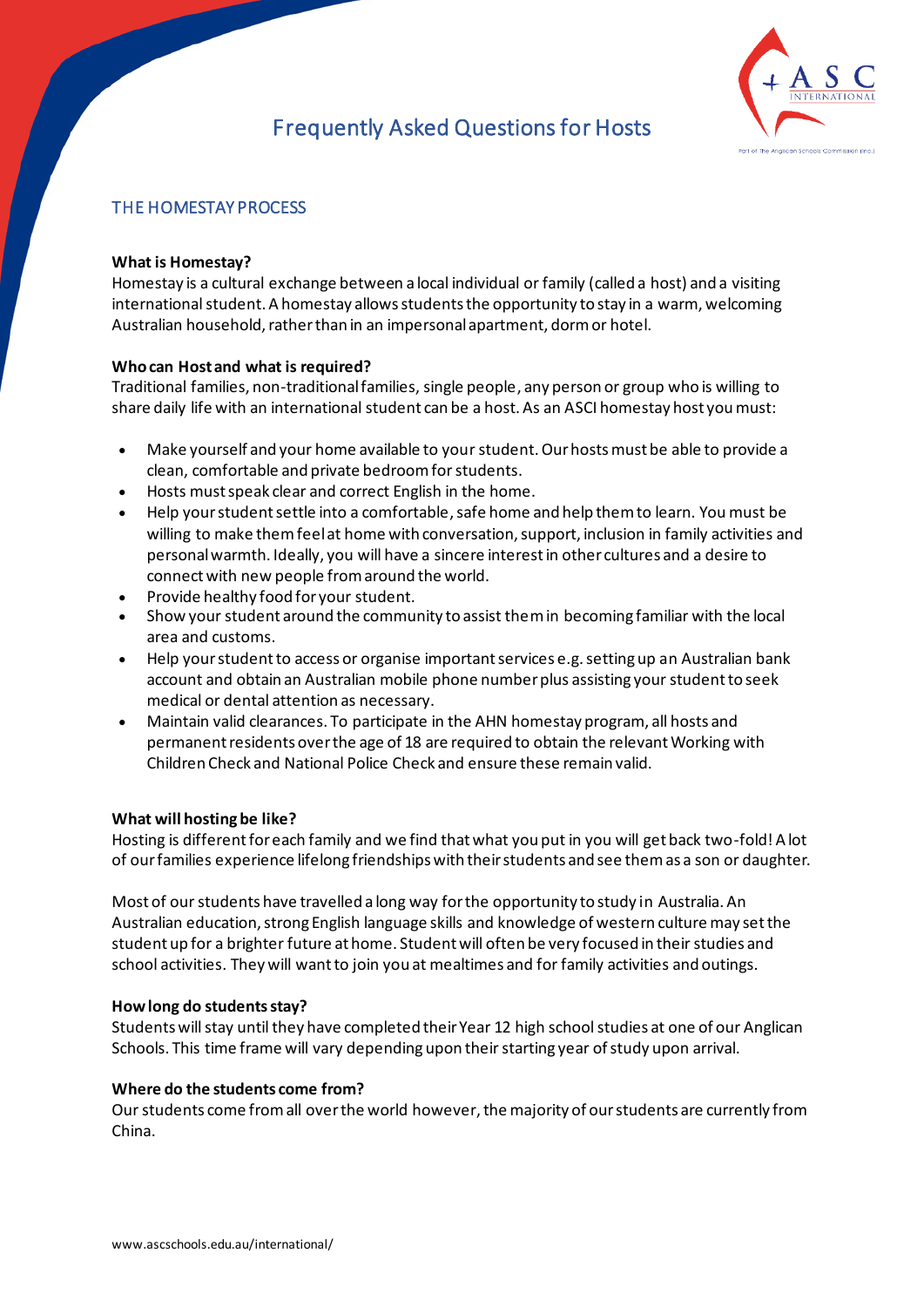## **[What](https://www.homestaynetwork.org/hosting/faq-2/#1511149872156-361306df-879c) areas do you need hosts in?**

Hosts must live within 50 minutes (via public transport) or less to their school. We are looking for hosts that are located close to our 11 schools in the following areas:

- ASCI Language School- **Perth CBD**
- John Wollaston Anglican Community School- **Camillo**
- St Mark's Anglican Community School- **Hillarys**
- Swan Valley Anglican Community School- **Aveley**
- St George's Anglican Community School- **Perth CBD**
- Georgiana Molloy Anglican School- **Busselton**
- Peter Carnley Anglican Community School- **Wellard**
- John Septimus Roe Anglican Community School- **Mirrabooka**
- St James' Anglican School- **Alkimos**
- Peter Moyes Anglican Community School- **Mindarie**
- Frederick Irwin Anglican School- **Mandurah**

## **Do we need to be native English [speakers?](https://www.homestaynetwork.org/hosting/faq-2/#1511149893763-14ce8e58-fa35)**

You will need to speak clear, correct English in your home anytime the studentis around but you do not need to be a native English speaker. If your speech is heavily accented or difficult to understand, we will help you identify that early in the process and probably recommend against hosting. One of the primary objectives of homestay is for studentsto perfect their English therefore they need to learn from your conversation.

## **Do the [studentsspeak](https://www.homestaynetwork.org/hosting/faq-2/#1511149896739-b682153f-f1b1) English?**

English proficiency will vary but students will speak some basic English when they arrive. Remember though, their goal is to improve these skills through homestay and having conversations with you. You will need to be patient, curious, kind and respectful, especially at first as you navigate new communication.

## **Are any background [checksrequired?](https://www.homestaynetwork.org/hosting/faq-2/#1511149898080-72786e5b-f22b)How do I apply for these?**

Definitely. The safety of our students is paramount. Each member of your family who is 18 years old or overwill be required to submit and maintain a valid Working with Children Check and a National Police Check to participate in our homestay program.

Please contact us for a WWC Check form and we will post to you. Please apply online for a National Police Check here https://auspost.com.au/police-checks

## **Does this mean that I am the Guardian for the student?**

No. Hosts are the 'local carer', whilst ASCI is the 'welfare holder'. The guardian always remains to be the parent or legal guardian at home, unless a 157N form [\(https://immi.homeaffairs.gov.au/form](https://immi.homeaffairs.gov.au/form-listing/forms/157N.pdf)[listing/forms/157N.pdf\)](https://immi.homeaffairs.gov.au/form-listing/forms/157N.pdf) has been signed and approved by Immigration.

## **Howlong doesit take to geta [studentplaced](https://www.homestaynetwork.org/hosting/faq-2/#1511149899072-ea1183c3-c640) in my home?**

Once you complete the online application, online self-assessment, in person interview, and background checks we begin the process of matching you to the right student. This can happen right away or could take months, depending on demand in your area and what students match with your lifestyle and preferences. It is also dependent on the start times of our teaching terms. The two largest intake periods for our students arriving in country are Jan and June.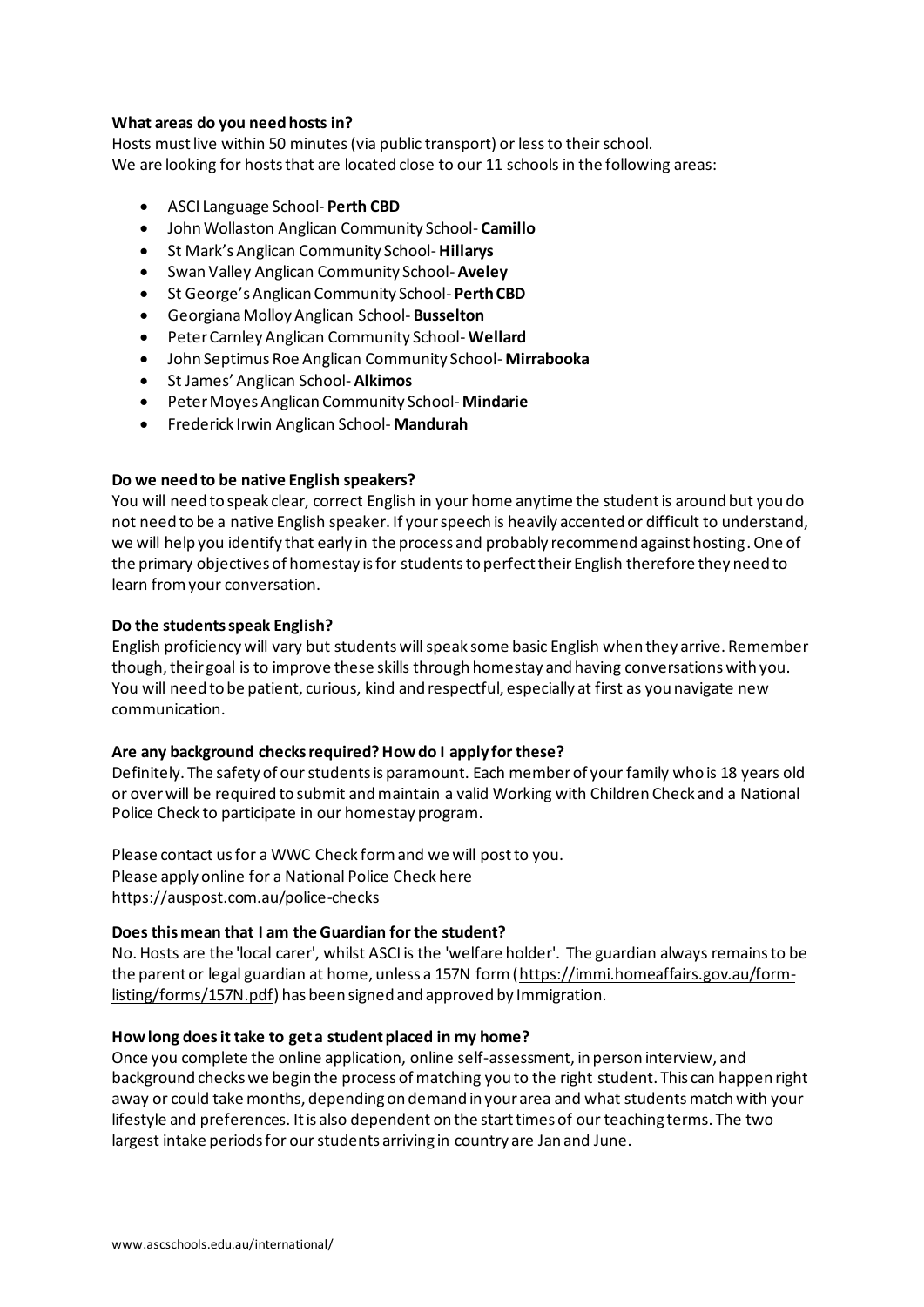# **Do I need to be committed to [hostingwith](https://www.homestaynetwork.org/hosting/faq-2/#1511149899954-4e9686f4-ef11) ASCI whenI submitthe application?**

Not at all. Submitting the application is a great way to learn more about the specifics of hosting in your area and it doesn't obligate you in any way. You can decide to host or not host at any time, whether it is at the beginning of the process or even if you are already approved or have previously hosted students.

## **I am already an active host with another homestay company, can I also be a host with you?** Yes.

## **What is the entire [application](https://www.homestaynetwork.org/hosting/faq-2/#1511149999073-d2c786d6-22c8) process and how long doesit take?**

The initial online application is just a capture of basic personal and household information and it should take only about 5 minutes to submit it and get the process started. The full process is outlined below:

- Complete the online application (5 minutes)
- Receive your welcome email
- Complete your online profile / submit banking info for payment (you can wait until later in the process)
- Take the online training and self-assessment (under 1 hour)
- Submit and wait for background checks to come back
- Schedule your home interview with your Host Manager
- You are ready!

We do advise you to take your time creating your online profile to ensure we get the best student matches possible, but there's no urgency to get it done. You just need to finish it before we start matching you with students.

## **Can I request certain nationalities or a [certaingender?](https://www.homestaynetwork.org/hosting/faq-2/#1511150000185-62828beb-afc5)**

Yes, you can, though we may invite you to challenge some of your thoughts or assumptions if we feel strongly we have a great match for you. Ultimately, it is yourdecision.

## **What ifit [doesn'twork](https://www.homestaynetwork.org/hosting/faq-2/#1511150001295-75c008b0-b47e) out?**

If things aren't working and we can't resolve them for you, we'll arrange for the studentto move to a different home.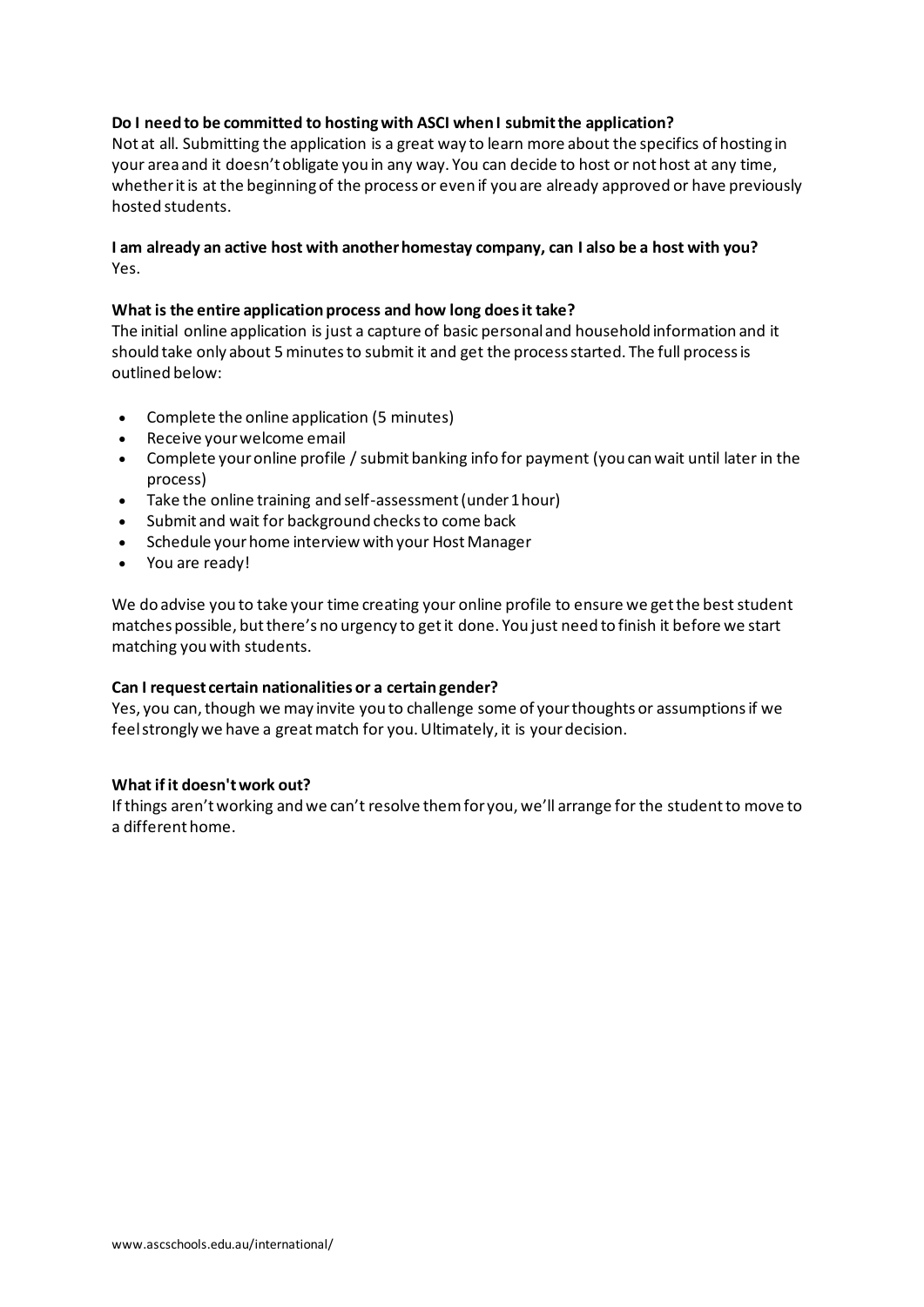# PAYMENTS

## **[Howmuch](https://www.homestaynetwork.org/hosting/faq-2/#1511150403929-f3b4e38d-d9c3) do I get paid to host?**

| <b>HOMESTAY PACKAGE</b> | <b>INCLUSIONS</b>                                                                                                                                                                                      | <b>HOST RATES</b>                                                   |
|-------------------------|--------------------------------------------------------------------------------------------------------------------------------------------------------------------------------------------------------|---------------------------------------------------------------------|
| Complete Package        | 3 meals per day* (breakfast,<br>lunch & dinner)<br>Private room with lock on door<br>$\bullet$<br>Internet Access<br>Ongoing welfare checks<br>$\bullet$<br>24/7 Emergency Support Centre<br>$\bullet$ | Weekly Rate: \$300 per week<br>Room Holding Rate: \$130 per<br>week |

All students will be on our "Complete Package" which includes 3 meals per day.

\*If your student has a dietary requirement that is vegan, gluten free, halal or kosher then an additional \$50 per week is added to the weekly rate to cover these extra costs incurred by host. Therefore, these hosts would receive \$350 per week.

All hosts receive payments by direct deposit every 2 weeks. We provide payments in a 2-week cycle because it means you get paid more frequently and always for the exact number of days you host. Host rates may change at any time but will not affect a current individual placement without prior notice. The term "weekly payment" is equivalent to seven days. Room Holding Rates come into effect when students are not living in the host's home after 7 consecutive days and this is usually when students return to their home country during holidays.

## **Can I make a profit [hosting?](https://www.homestaynetwork.org/hosting/faq-2/#1511150404066-5efdf613-343e)**

Homestay is not designed to be an income generator specifically. If you are careful with your payments and efficient with your spending, you can make a small income. Payments from ASCI are designed to cover the costs associated with accommodating a student, with a little extra to thank you for your efforts.

## **[Howmany](https://www.homestaynetwork.org/hosting/faq-2/#1511150571617-7a572a22-be4d) students can I host?**

You can host up to 3 students at a time and as many students consecutively as you like. You are paid per student. We limit hosts to 3 students at a time because the value of homestay is bigger than just the accommodation. It is about the interaction and the personal connection, so we want you to be able to have that with all your students.

## **My studentwants to pay me [directly.What](https://www.homestaynetwork.org/hosting/faq-2/#1511150573179-a7f1991d-5bfe) do I do?**

No money is to change hands between student and host family. The ASCImodel is designed to make the homestay relationship easier by keeping any financial transactions out of your day-to-day communications at home. All financial transactions are an ASCI Finance department function.

ASCI keeps a small percentage of the homestay payments in exchange for managing the administrative and legal tasks and providing the 24/7 Emergency Support Line for hosts and students. Students homestay fees are invoiced by the ASCI Finance Department each term together with their tuition fee statement and is emailed directly to the student's family for payment.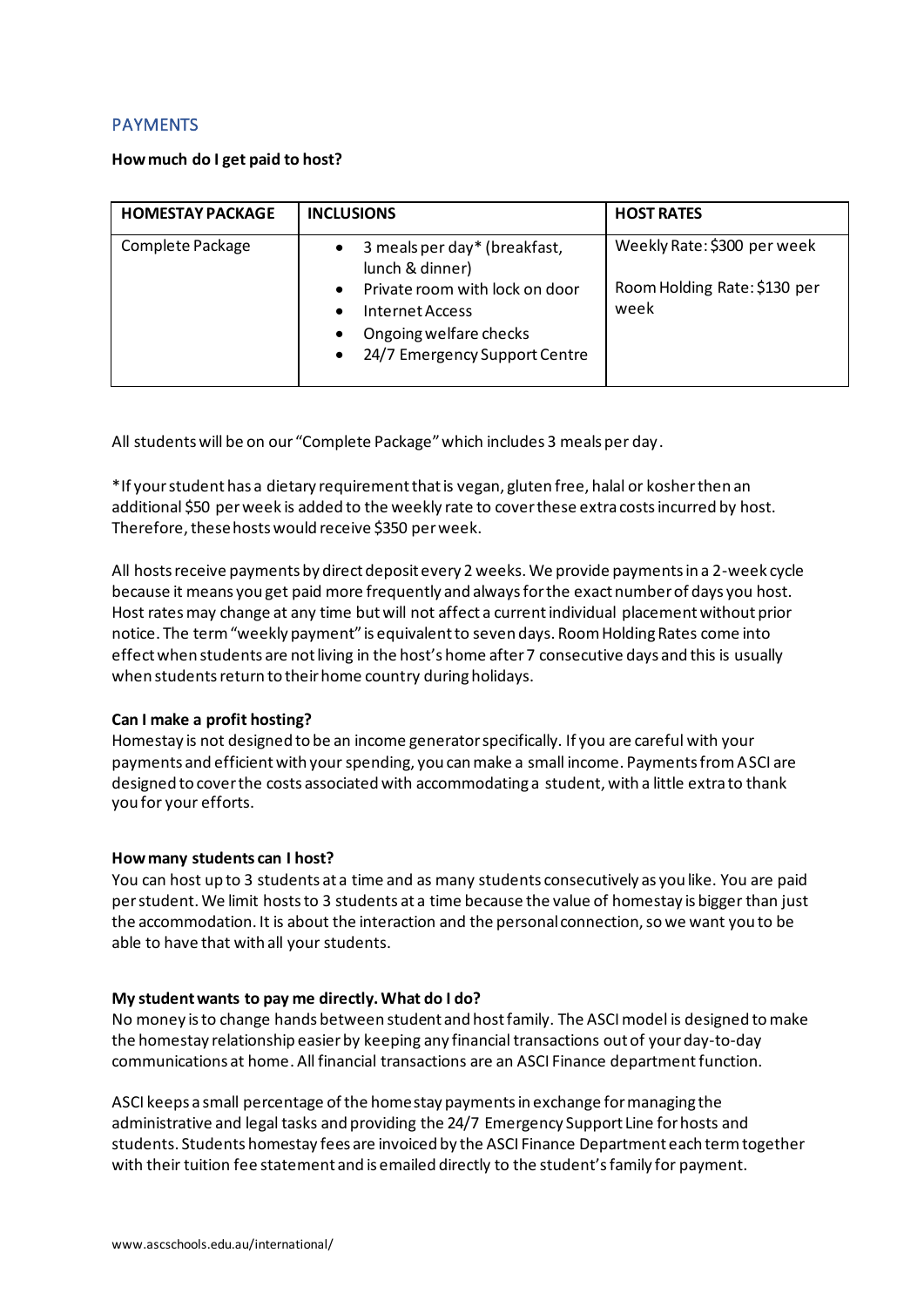# FOOD

#### **What do [internationalstudentslike](https://www.homestaynetwork.org/hosting/faq-2/#1511150739240-7cd1866b-8148) to eat?**

Ultimately, students are here to experience Australia, therefore should be eating the everyday foods you prepare in your home. Some students will be very easy-going about food and others will have a harder time adapting or will just be pickier eaters. You'll need to figure this out through conversation and observation. In time, you'll find some go-to favourites and you can also invite your student to cook with you. It will be fun, you'll learn new dishes, and you'll get used to your student likes and dislikes.

## **If I spendmore than my budgetbuying food requested bymy student, can I [getreimbursed](https://www.homestaynetwork.org/hosting/faq-2/#1511150739347-1af4bc26-b4e4) by [ASCI?](https://www.homestaynetwork.org/hosting/faq-2/#1511150739347-1af4bc26-b4e4)**

If your student asks for special food (eg smoked salmon, prawns), they need to buy that themselves (not ask you to buy it and reimburse you). Invite your studentto go to the store with you if you can, then give them the chance to buy the special things they want (within reason). It may be an interesting opportunity for you to learn about local international markets or foods you wouldn't normally buy. Ultimately though, they are here to experience Australia, therefore should be eating the everyday foods you prepare in your home.

#### **Do I just buy the food or do I need to cook for my guest?**

Breakfast and lunch are self-serve, so you will only need to have food available for your student but you don't need to prepare it. We ask that dinner is served every day and includes interaction and conversation with your student.

Mealtimes are the best and most rewarding times to connect and build friendships with your students, especially if you are cooking for yourself or your family anyway. Be clear with your student which food is theirs and which you would prefer they do not use.

#### **What if my [studentdoes](https://www.homestaynetwork.org/hosting/faq-2/#1511150803493-bb03122f-3fc2) not like my cooking?**

Some students will eat anything and some are very picky. But don't worry, If your studentisn't connecting with the food in your house, offer to take them to the store with you so they can pick out things they like. You can also invite them to teach you to cook a dish they enjoy or help them find recipes and local ethnic markets if they are new to cooking, but just miss the taste of home. You may also want to create a dedicated shelf so they can keep their favourite foods separate from the household pantry. Sometimes something as simple as finding a sauce or condiment from home can allow your studentto easily turn some simple meat and vegetables into something they will love.

#### **What if my studentis [vegetarian](https://www.homestaynetwork.org/hosting/faq-2/#1511150843868-5e989394-90e7) or only eats Halal or some special diet?**

You will be able to specify in your profile whether you are willing to support special dietary requirements.

#### **What is Halal and is it hard to incorporate it intoour [familymeals?](https://www.homestaynetwork.org/hosting/faq-2/#1511150862772-df20556f-01f3)**

Overall, cooking Halal is usually less trouble than it sounds, especially if you live in a city where Halal butchers are nearby. Halal is a process through which meat is butchered and treated, like Kosher. It is the same to prepare Halal meals as meals with conventional meat. You must avoid pork and alcohol and you just need to keep the Halal dishes distinct from the other. However, when a student identifies as a Halal eater, it is worth having a conversation about it. Some may be very strict in their Halal practices but others may be happy to simply avoid pork and alcohol.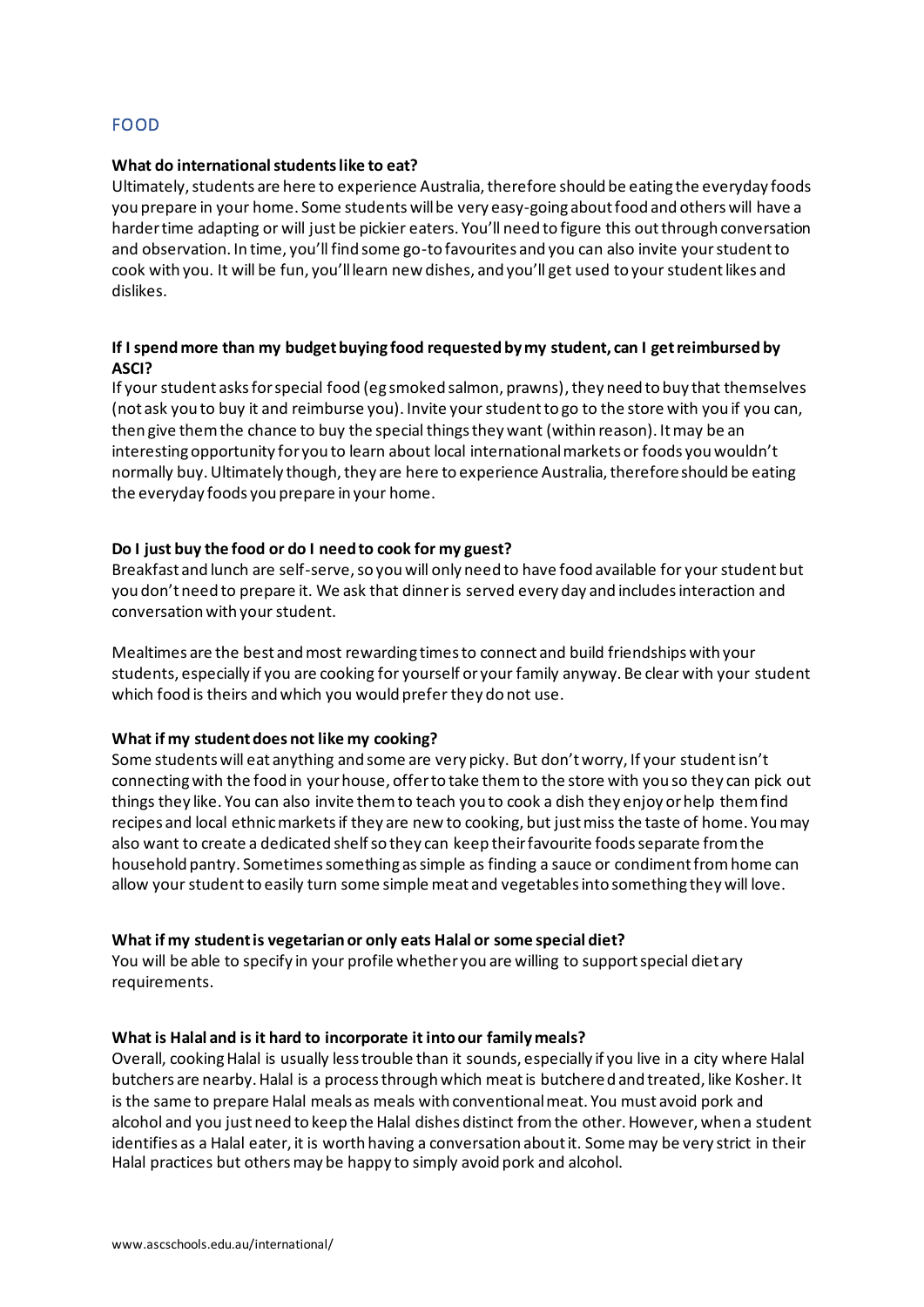# INSURANCE & TAX

## **Does the student have [insurance?](https://www.homestaynetwork.org/hosting/faq-2/#1511150939797-f4740843-64de)**

It is mandatory for all students to take out their own health insurance before coming to Australia. It is **your responsibility to provide adequate home and contents insurance** for your situation. Please check with your home insurer as the homestay component may be covered in your current insurance or you may prefer to take extra cover.

#### **What'smy liability [ifsomethinghappensto](https://www.homestaynetwork.org/hosting/faq-2/#1511150943714-5cb489a3-bde6) the studenton my watch? On my property?**

By agreeing to host, you are agreeing to do your best to help and support this visitor, providing a safe and secure environment and assisting them to adjust to the Australian way of life. If something happens to the student on your property, your risk is the same as it would be for any guest in your home.

#### **Do I pay taxes on host [payments?](https://www.homestaynetwork.org/hosting/faq-2/#1511151078192-bec2dbf0-7f99)**

Generally speaking, you can host up to 2 students at any point and the payments will not be tax assessable however we recommend speaking with your accountant about your individual circumstances.

# PRE-ARRIVAL

#### **Do I getto meetthe [studentbefore](https://www.homestaynetwork.org/hosting/faq-2/#1511152274156-faaf03e9-56f2) they arrive or I accept them?**

You will receive information about the student through the online Homestay Management System (HMS), but you won't meet them in person until they arrive at your home. It would be wonderful if you can begin emailing and getting to know your new student before they leave their home country.

## **Do I need to collect the student from the airport when they arrive?**

No. Students will be collected via pre-arranged airport pickup by ASCI. This will be confirmed with your prior to ensure you are home to welcome your student at the appropriate time. Some students may arrive with their parents and stay in a hotel for a few days before arriving at your home. ASCI will contact you to arrange a suitable time for you to welcome the student in your home.

#### **Howdo I make [themcomfortable?](https://www.homestaynetwork.org/hosting/faq-2/#1511152375073-6b9bda73-4db1)**

For some students this may be the very first time they have left their home country and be traveling alone. Making your student feel comfortable can transform their experience from scary to lifechanging and wonderful. Data shows us that international students in a comfortable, warm, supportive, and harmonious home perform better in classes and other endeavours they take on in their new culture.

Making someone comfortable is simple. For example:

- have food and drinks available and offer them regularly at first. Saying "make yourself at home" is easy but most students won't feel comfortable to get what they need on their own. You will need to offer.
- Ask them what they need, especially when they first arrive. Maybe they are tired and would like to rest. Maybe they would love a shower or a meal. Maybe they are excited to get out and get their bank account set up. Maybe they are anxious to get a local Australian mobile phone SIM card so they can call and tell their family they've arrived safely. Give them options.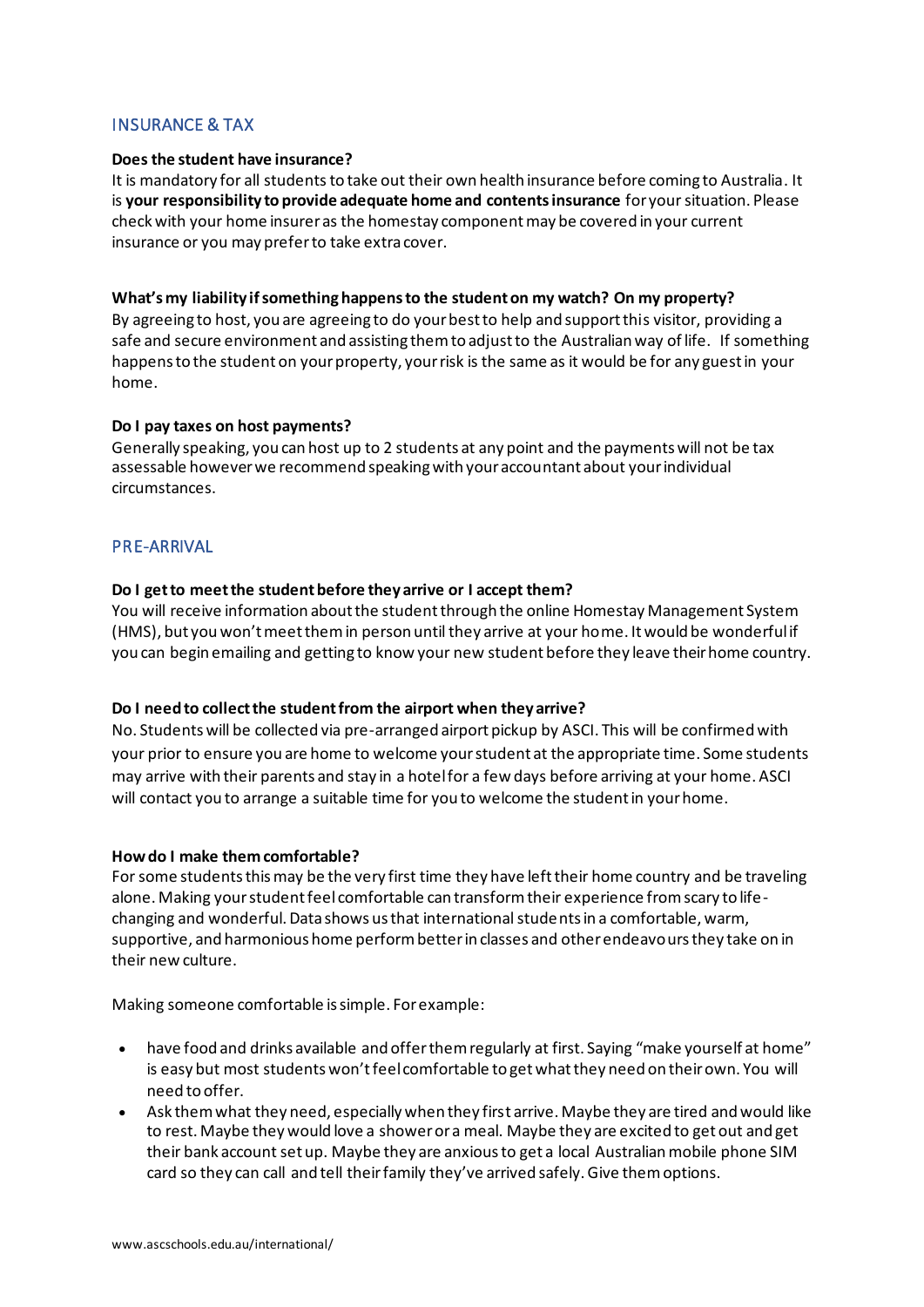- Make sure their room is clean and orderly, bed is made and try to make it inviting. A lamp with soft light, some pictures, a vase of flowers, a soft throw blanket or pretty pillow – these things show that you care about their comfort.
- Take them to the grocery store and have them pick some things they like. Set aside an area in the fridge or cabinet for food that they can have anytime and let them know this is for them.
- Ask them about their studies, hobbies, or family. Ask them about anything they've noticed or been curious about since they've arrived in Australia.
- Invite them to join you for errands, to watch TV, or to just sit and visit.

## **[Whatshould](https://www.homestaynetwork.org/hosting/faq-2/#1511152273880-dd5d4ca5-97ad) I do when my student arrives?**

- Confirm the student's safe arrival on your ASCI online host profile. It is essential that you do this in order forthe placement to become active and to ensure you are paid correctly.
- Swap contact details with your student (phone and email addresses).
- Provide front door key and show your student how to enter and lock up safely. Show how to use alarm if you have one, get the student to take a photo of outside the home and the nearest corner on their phone.
- Assist the student to set up a SIM card, public transport cards, and bank account.
- Talk about any food allergies, likes/dislikes.
- Sit down together and go through your Household Guidelines.
- Familiarise the student with your home and local area, including dos and don'ts, safety concerns etc.
- Show them where the local shops are.
- Show the student the bus/train route, including how to get to their school. Please travel with your student to the bus/train and run through this process with them.

# **Do I need to provide [transportation](https://www.homestaynetwork.org/hosting/faq-2/#1511152381308-22821727-e39a) for my student?**

Please show your student how to use public transport and accompany them for a few trips to allow them to feel comfortable. Please ask them to download the Transperth app and show them how to tag on and off. If you are happy to provide students with a lift this is appreciated but not necessary.

# **Can I host if I [have](https://www.homestaynetwork.org/hosting/faq-2/#1511152383801-4fc4ed0b-f05f) a pet?**

Of course, it just needs to be stated on your profile. Some students will fall in love with your pets. Some will be afraid, allergic, or have a religious prohibition for being around pets. In those cases, we will ensure you aren't matched with that student.

## **What if my [studentsmokes?](https://www.homestaynetwork.org/hosting/faq-2/#1511152385814-dbfafe55-97ce)**

All students under 18 are prohibited from smoking. Occasionally some of our students are over 18 years of age. You do not need to accept a studentwho states they are a smoker, your house is your house and smoking will not be tolerated unless you allow it. If a student is over 18 years of age and is a smoker, they will be asked to smoke only outside of the house and in whatever area you designate. They will be required to clean up after themselves as you request. If any student disrespects your smoking rules, ASCI will help you correct the problem and will remove the studentif it continues.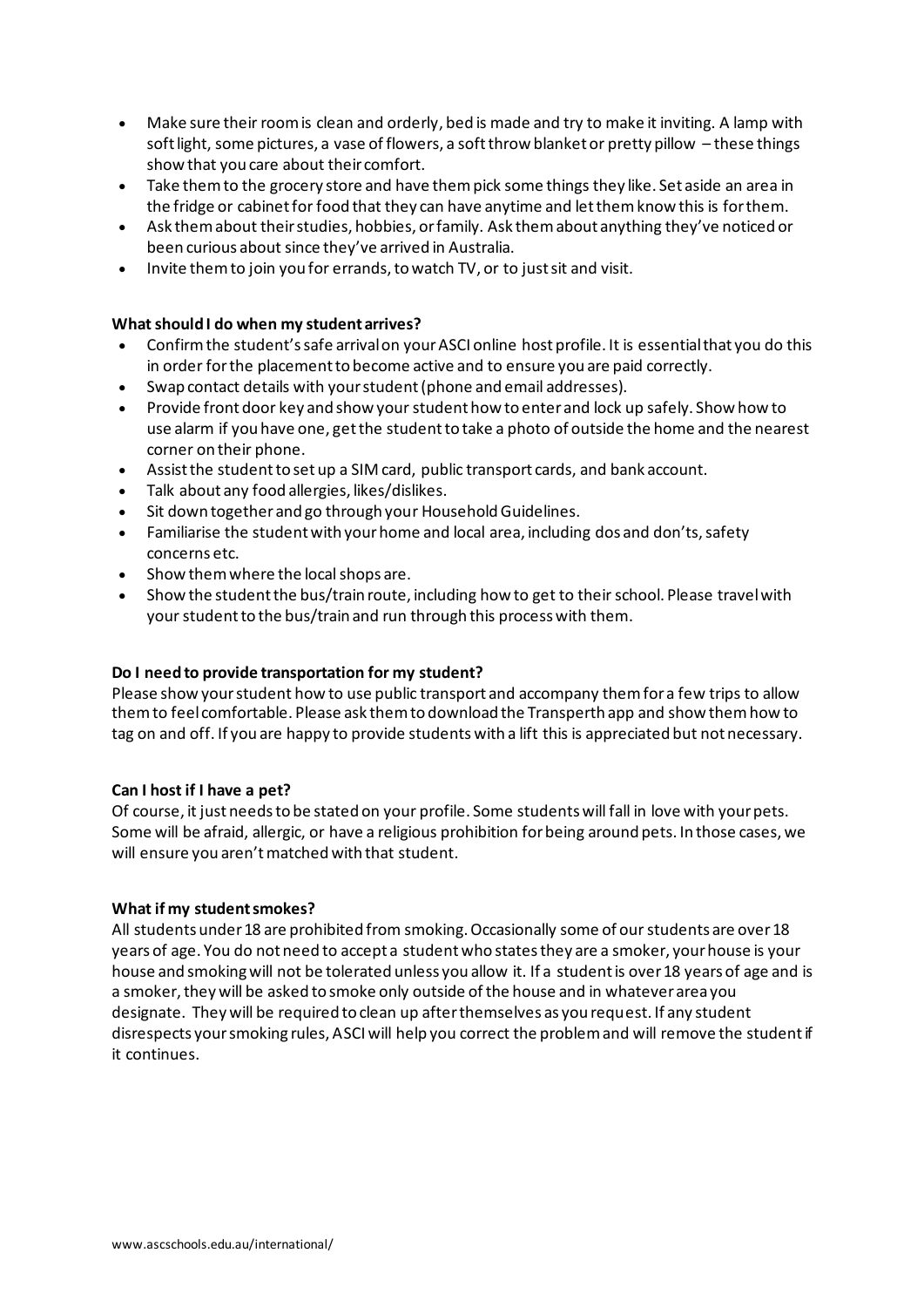# HOLIDAYS & OUTINGS

## **What ifI need a break or want to go on a [holiday?](https://www.homestaynetwork.org/hosting/faq-2/#1511152537756-533f02d8-772c)**

You simply log into your ASCI online host profile and set your availability to "unavailable to host" as you'd like. When you are ready for your next student, log back in and let us know you are available again by resetting your status. Alternatively, contact the ASCI Accommodation Coordinator via email and let us know!

## **What is the [holiday](https://www.homestaynetwork.org/hosting/faq-2/#1511152538093-000ee87e-7a7c) policy?**

All intended holidays must be reported to our ASCI Accommodation Coordinator with a minimum of at least two weeks notice and a "Vary to Welfare" form must be completed and submitted. Students are NOT ALLOWED to be left unattended at any time.

There are three options:

- 1. You are welcome to invite your studentto join you on a holiday. If you invite them to come along and don't plan to pay their way (you are never obligated to pay their way), just let them know in advance what the costs will be so they can decide whether it fits with their budget.
- 2. If the studentis staying behind you may be able to have a trustworthy and reliable family or friend to move in to look after the student. This person must provide valid clearances and will need to be interviewed in person by our ASCI Accommodation Coordinator. This person will act as the "host" and are responsible for continuing to provide all meals and a safe and clean home environment. This will need to be approved by ASCI.
- 3. If you want the student to be transferred to another homestay while you are away we require a minimum of 2 weeks notice, you may be requested to drop your students to the new homestay and collect them when you return. You will not be paid your weekly fee for this period if your student is temporarily in another homestay.

## **Do I take my [studentout](https://www.homestaynetwork.org/hosting/faq-2/#1511152635359-1d139530-7286) to dinner, on excursions, and on family trips?**

We ask that you include your student as much as you are comfortable to but you are certainly not obligated to include them in everything. Your payment will help cover costs but if you don't want to absorb the expense of a meal out or an excursion, just talk with your student ahead of time about what the cost will be for them and allow them to decide whether or not they would like to go along. Showing a student around and giving them new experiences can be very rewarding for your family though, so don't miss an opportunity to be a great host and give your student a wonderful experience to remember!

## **If I invite my [studentto](https://www.homestaynetwork.org/hosting/faq-2/#1511152674791-bfc51d42-cb21) come with me to an event, doI have to pay for them?**

You are not expected to pay for your studentif you go on a trip, excursion, or out to eat at a restaurant. Just talk to your student ahead of time to let them know how much it will cost and allow them to decide whether they'd like to spend the money to join you. If you'd like to offer to pay for them, you are welcome to do that.

## **Willstudents have their own [spendingmoney?](https://www.homestaynetwork.org/hosting/faq-2/#1511152706770-65464b7c-7a22)**

Yes. All students will have their own money. You are expected to pay for their food as per their complete homestay package and to be a gracious host as you would for any guest. You are not expected to pay the student's expenses beyond your host agreement and hospitality.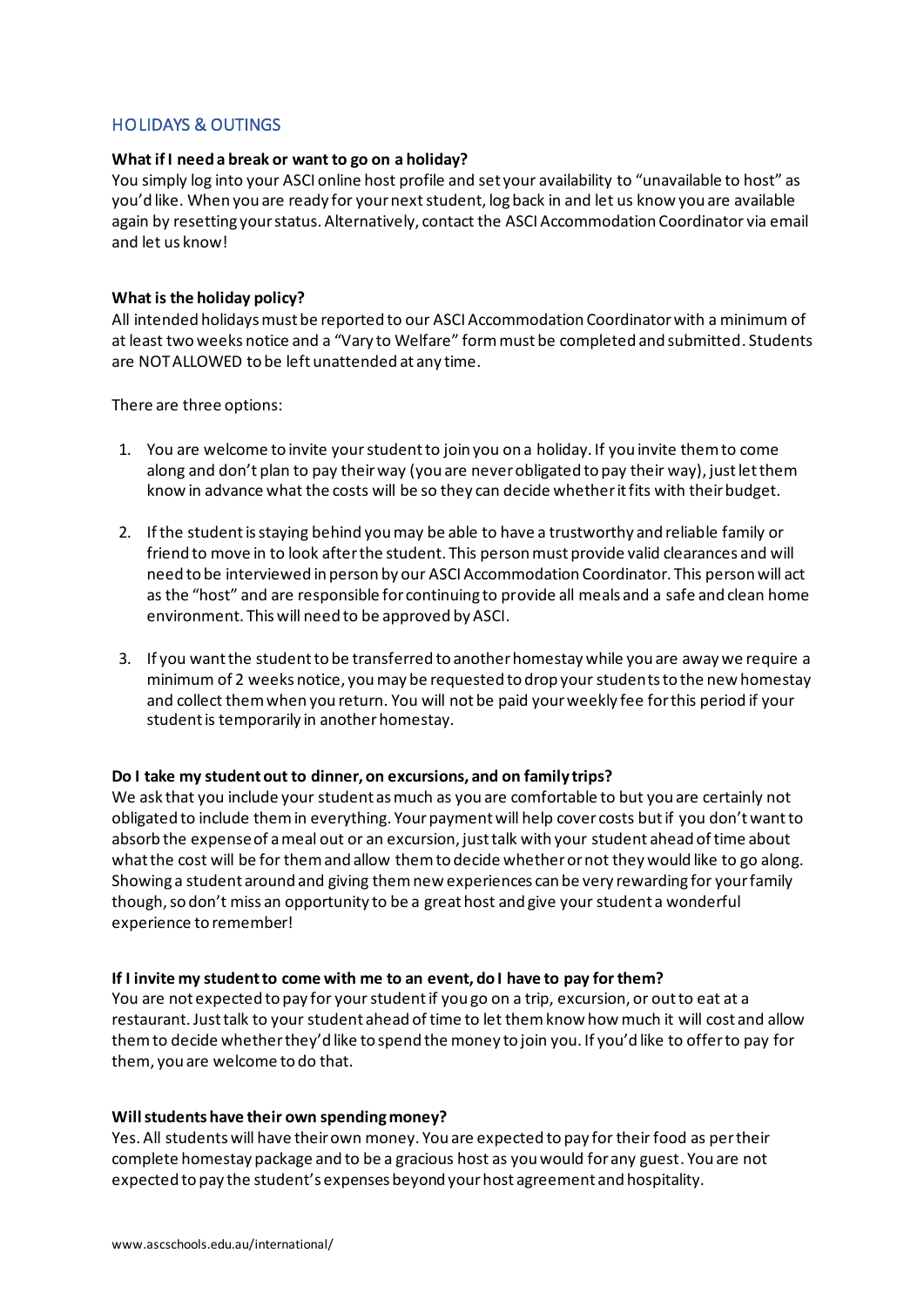# RESPONSIBILITIES & RULES

## **Am I responsible forhelping to get an Australian mobile phone SIM? Whatabout [co-signingona](https://www.homestaynetwork.org/hosting/faq-2/#1511152738101-f51d32a5-9e02) bank account or gym [membership](https://www.homestaynetwork.org/hosting/faq-2/#1511152738101-f51d32a5-9e02) fora student?**

We do ask you to take your student to purchase an Australian mobile phone SIM card and assist them in setting up a bank account when they first arrive as they will not be familiar with Australia or their surroundings. Hosts should help students understand options, contracts, and commitments, but **never** co-sign or pay for services for the student. Your studentshould be responsible for their own personal business, with your help and support.

#### **Do I need to provide a house key for my student?**

Yes. The student needs access to the home at all times.

#### **[What](https://www.homestaynetwork.org/hosting/faq-2/#1511152738413-1a7722cb-2237) is the student curfew?**

Students are required to comply with ASCI curfew guidelines while staying with an ASC International homestay host. These are below:

#### **Sunday to Thursday**

✓ Junior High School (Years 7 to 10) - no later than 6pm\* ✓ Senior High School (Years 11 to 12) - no later than 9pm\*

#### **Friday/Saturday and School Holidays**

✓ Junior High School (Years 7 to 10) - no later than 9:00pm\* ✓ Senior High School (Years 11 to 12) - no later than 11:00pm\*

\* unless for a school-approved extracurricular activity.

If your student is going out they must tell you where they are going, how they are getting there, who they are going with, what they will be doing and the time they will be home. It is advisable that they take with them a fully charged mobile phone programmed with your contact numbers and carry a card that contains the same details. It is a good idea for you to have a phone number for one of the people they are with, or another parent, in case there is a problem with your student's phone and you need to contact them.

#### **Can I have my own set of house [rules?](https://www.homestaynetwork.org/hosting/faq-2/#1511152831703-f9615305-3d92)**

Yes. It is important to set your house rules and expectations and communicate them clearly at the beginning of the placement. Rememberthat young students are like young people everywhere. They may need to hear the rules a few times and be shown examples of what you expect. Be clear, firm, kind and patient. It is also a good idea to leave a laminated copy of the house rules in their bedroom.

#### **Do I need to cleantheir rooms and pick up after them? Whatabout [theirbathroom?](https://www.homestaynetwork.org/hosting/faq-2/#1511152898098-e9117515-6528)**

No – you should be a gracious and welcoming host but the studentis responsible to take care of their own mess and space. Make your expectations and household guidelines very clear when the student arrives and remind them of these rules should they not be following them.

Remember however, many students, may have never cleaned before and may not know how. Consider showing your student how to clean, where to find the supplies and what you expect for frequency and standards. You may need to follow up and give them feedback (and offer some kind patience) as they learn.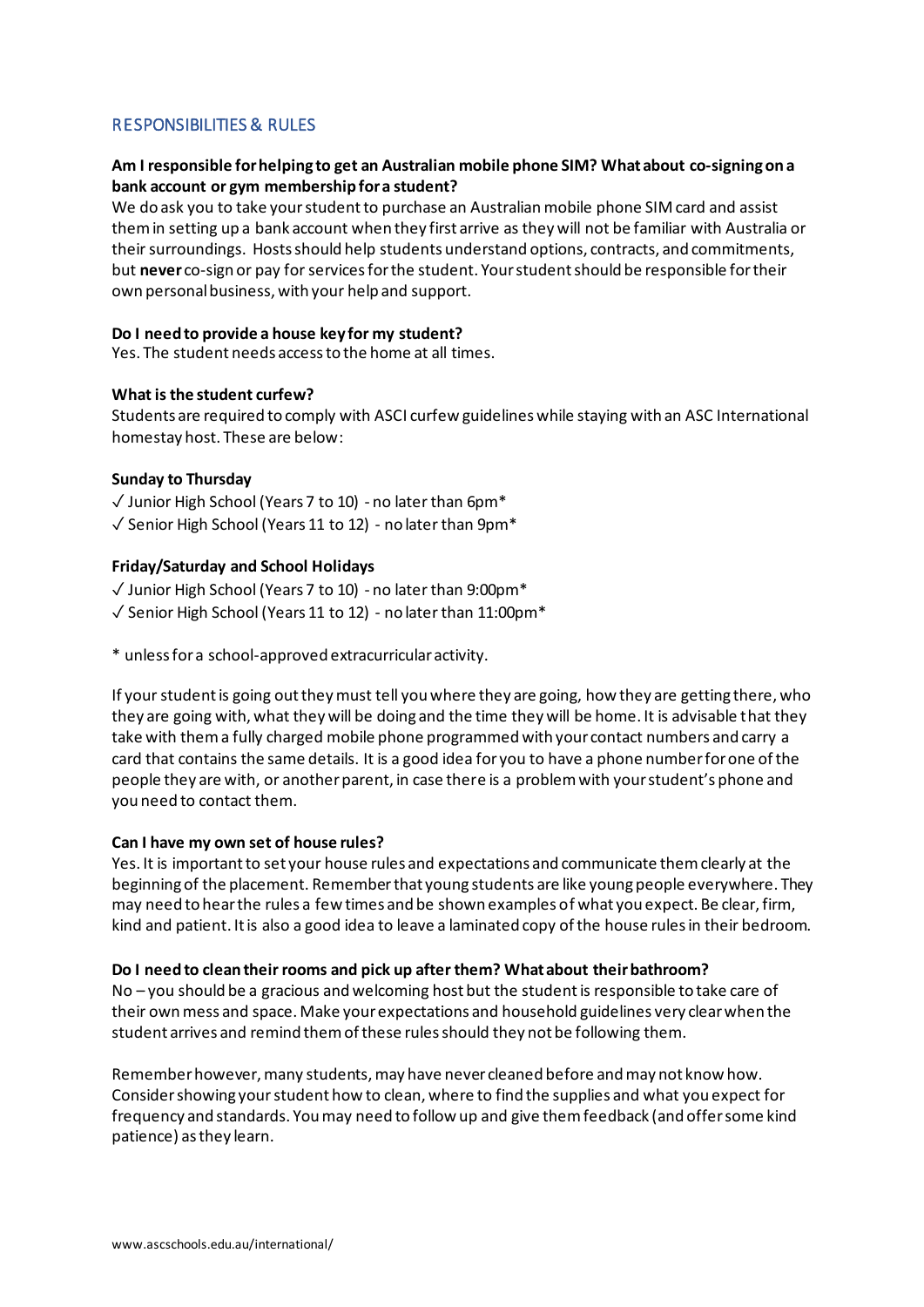## **What about [laundry?](https://www.homestaynetwork.org/hosting/faq-2/#1511152902052-28f2f251-9815)**

Talk with your studentto find out what works best for you and for them. Some students(especially young women) may not want anyone handling their private things. Some will want to wash things too often or not at all, in which case it may be easier and more hygienic for you to do the washing for them. If you decide together that they will do their own laundry, show them clearly how to do it. Be very detailed – how much soap to use, water levels, what times of day are ok for laundry and how often they are welcome to use it. Do the laundry together a couple of times if this is new to them. Whether they do the laundry or you do, provide the studentwith a laundry basket for their own use.

## **Can I ask the studentto [participate](https://www.homestaynetwork.org/hosting/faq-2/#1511153003286-2afd31be-41be) in household chores?**

Yes. The student is responsible for cleaning up after him or herself and for contributing to the household as a family member would. That said, it is not ok to use the student as additional household help or as a free babysitter.

# COMMON QUESTIONS

#### **Who do I contact in case of a student emergency?**

If it is life threatening then please call local Emergency Services on 000. For all other emergencies please call our **Emergency Support Line on 1300 697 829.**

Your call will be triaged and depending on the seriousness of the situation one of our ASCI staff will be contacted immediately.

#### **Who do I contact regarding general hosting or student welfare queries?**

The ASCI Accommodation Coordinator o[n homestay@asci.edu.au](mailto:homestay@asci.edu.au) or phone: 6319 7780. If it is a student welfare issue then the Accommodation Coordinator will forward to our Student Services Coordinatorwho will contact you.

#### **The [studentrefusesto](https://www.homestaynetwork.org/hosting/faq-2/#1511153039664-98bfcd92-d356) turn off the lights at night, whatshould I do?**

Students sometimes feel uncomfortable turning all the lights off at night. Try a nightlight or changing the lightbulb to one with lower wattage. You can also explain to your studentthat electricity is expensive in Australia and that it isn't acceptable to leave lights on.

## **The [studentasked](https://www.homestaynetwork.org/hosting/faq-2/#1511153039974-9d23db30-e80c) me to purchase a special personal item for the bathroom. Am I responsible for [that?](https://www.homestaynetwork.org/hosting/faq-2/#1511153039974-9d23db30-e80c)**

No. Be sure the student has the basics – clean towels, toilet paper – and offer to take your student to the store with you sometimes so they can purchase additional items they need. Students are responsible for purchasing their own toiletries such as soap, shampoos, conditioners, deodorant, etc.

## **My studentis feeling [veryunhappy/depressed](https://www.homestaynetwork.org/hosting/faq-2/#1511153116158-663dfc16-7b1a) – what do I do?**

Students get homesick and overwhelmed sometimes. Studying far from home in an unfamiliar culture and language is a very difficult thing to do. If your studentis struggling, please contact the ASCI Student Services Coordinator who will notify the school to get resources in line to help your student.

#### **Can I be in touch with the student's [parents?](https://www.homestaynetwork.org/hosting/faq-2/#1511153118976-bf081b4b-07ec)**

Yes. In the case of emergency however, always contact ASCI immediately as they are responsible for contacting the parents and follow a set protocol.